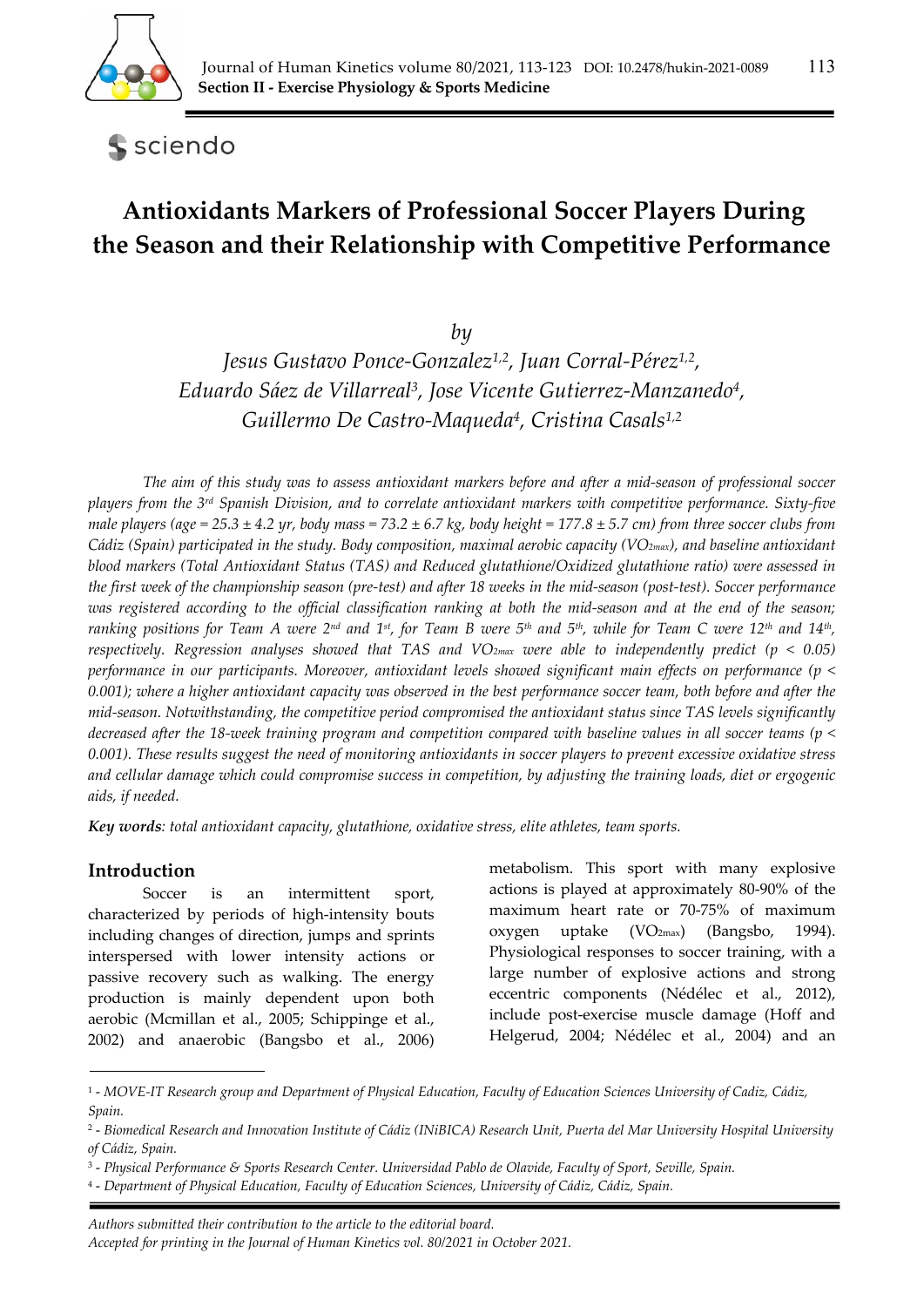increase in reactive oxygen species (ROS) in the blood and at the mitochondria of skeletal muscle (Viguie et al., 1993).

These mechanisms promote exerciseinduced adaptations with a lower oxidative stress level in elite athletes compared with sedentary subjects, due to the improvement of the antioxidant response as a consequence of soccer training (Brites et al., 1999). Nevertheless, an exhaustive training program with insufficient recovery could lead to an excessive ROS production compromising the antioxidant status, leading then to oxidative stress (Finaud et al., 2006a), which causes a series of different responses, such as lipid peroxidation of biological membranes leading to extensive cellular damage (Chance et al., 1979), changes in membrane fluidity, and modifications of certain antioxidants altering the redox status of the cell (Harris, 1992). Moreover, oxidative stress is markedly upregulated by a soccer game, probably as a part of the exercise-induced inflammatory response, and is accompanied by a marked deterioration of anaerobic performance for as long as 72 hours; thus, soccer games and soccer-specific running protocols impact the oxidative stress responses in male players (Ascensão et al., 2008; Ispirlidis et al., 2008; Kingsley et al., 2005; Svensson and Drust, 2005). This highlights the importance of conserving an optimal antioxidant and redox state through the entire season in order to maintain optimal soccer performance.

The whole season in competitive soccer includes micro-cycles consisting of training, taper, competition, and recovery (Cross et al., 2019). Professional clubs may train 5-6 days during a weekly micro-cycle. Furthermore, the demand for playing 1 to 2 games per week elevates stress imposed on players, thereby increasing the injury risk and a performance decline due to fatigue, muscle damage, inflammation and oxidative stress (Perrone et al., 2019; Silva et al., 2018). Increased oxidative stress caused by exhaustive training and games may compromise exercise performance of players during a long season and especially during times with the most intensive match schedule (Ascensão et al., 2008). However, little is known about the response of antioxidant and pro-oxidant blood markers following several months of competition and soccer training characterized by multiple-sprint and intermittenttype exercise (Finaud et al., 2006a; Le Moal et al., 2016).

Research is sparse with respect to the effect of different loads on the antioxidant status changes of professional soccer players after several weeks of competition and its relation to performance (Le Moal et al., 2016); suggesting the need of monitoring main antioxidant blood markers such as the total antioxidant status (TAS), including non-enzymatic systems, and the ratio of reduced glutathione (GSH) and glutathione disulphide (GSSG), which may provide interesting information on the physiological effects of soccer games and its relation to performance. Therefore, the main aim of this study was to assess the changes of circulating levels of antioxidant blood markers before and after a mid-season of professional soccer players from three different teams belonging to the 3rd Spanish Division, and to correlate antioxidant markers with the competitive performance of each soccer team.

# **Methods**

## *Design*

Sixty-five male soccer players from three different soccer clubs from the province of Cadiz (Spain) were included in the study. The teams maintained their normal soccer training program. The assessment of body composition, maximal aerobic capacity and antioxidant status was performed in the first week of the championship season (pre-test) and after 18 weeks in the midseason (post-test). Through a personal interview, participants were instructed to avoid any complementary physical exercise during the soccer training season, maintaining habitual dietary, hydration, and sleep habits. Soccer performance was registered according to the official classification ranking (3rd Spanish Division) at both the mid-season and at the end of the competitive season. The ranking position just in the mid-season and at the end of the season were 2nd and 1st for Team A, 5th and 5th for team B and, 12<sup>th</sup> and 14<sup>th</sup> for team C, respectively. *Participants*

This study involved a group of 65 male soccer players (mean age of  $25.3 \pm 4.2$  years) from three different soccer clubs of the third Spanish Division: Team A ( $n = 23$ ), Team B ( $n = 21$ ) and Team C ( $n = 21$ ) (Table 1). All of them attended an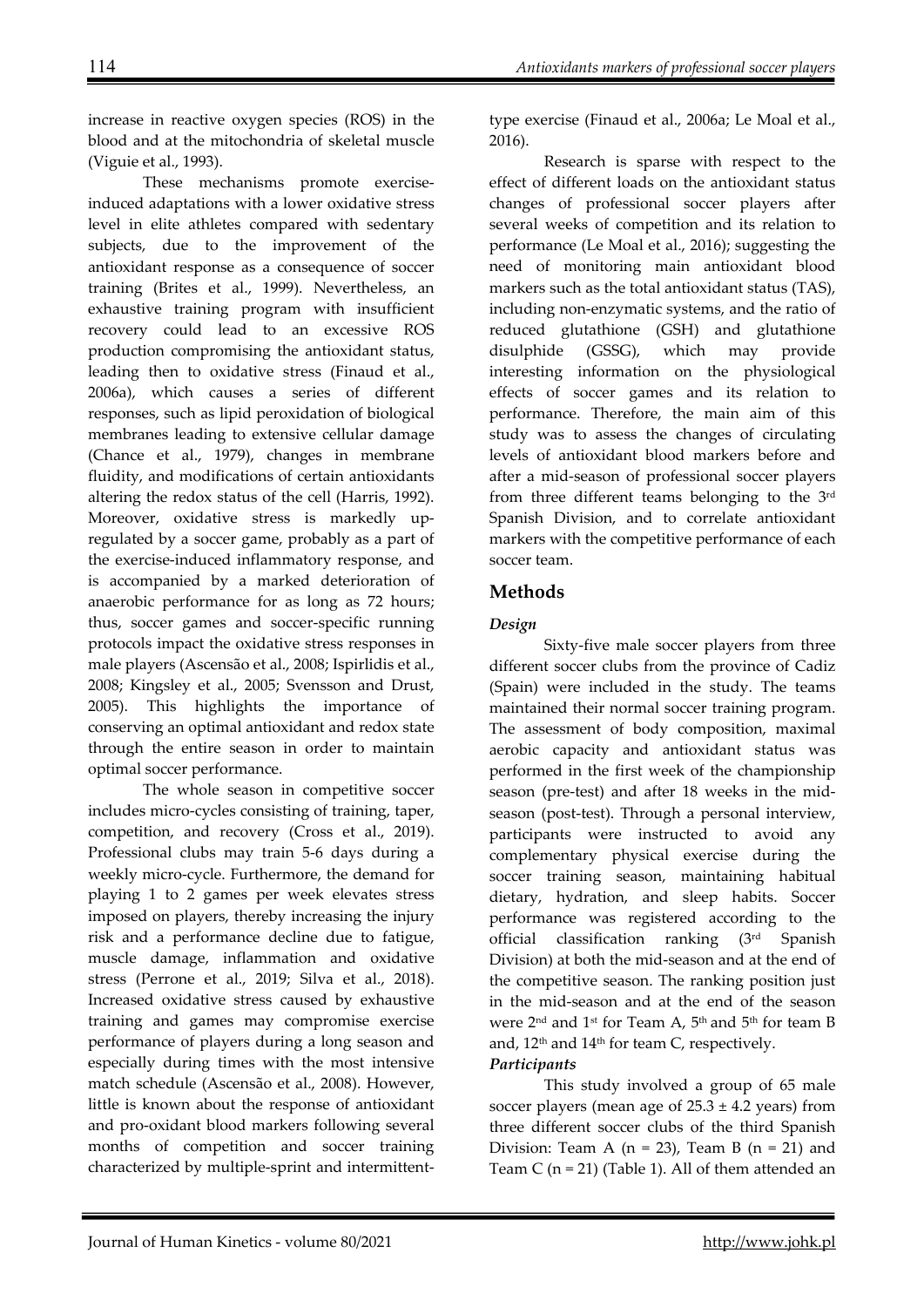average of 6 practices per week and a weekly official game. Participants were fully informed about the protocol and written informed consent was obtained from each player before the study commenced. Participants were free to withdraw from the study without any consequences at any time. Along the study period, all participants were healthy based on an orthopaedic and physical examination by the team physician, and their medical history assessed through a questionnaire. All procedures were approved by an Institutional Ethics Review Committee of the Cádiz University, following the current national and international laws and regulations governing the use of human subjects (Declaration of Helsinki II).

## *Body composition*

Body height was measured using a wallmounted stadiometer (Seca 222, USA) recorded to the nearest millimetre. Body mass was measured to the nearest 0.1 kg using a medical scale (Tanita, TBF-612, Japan). Fat mass, fat-free mass and the percentage of body fat were estimated using footto-foot bioelectric body composition analyser (Tanita, TBF-612, Japan) on an empty stomach.

#### *VO2max Measurement*

VO2max was determined through an incremental-treadmill exercise test until voluntary exhaustion on a treadmill (HP Cosmos LE300C, Sports & Medical, Nussdorf-Traunstein, Germany).  $VO<sub>2</sub>$  was measured continuously by open-circuit spirometry and averaged every 30 s with the use of an automated online pulmonary gas exchange system via breath-by-breath analysis (Breezesuite CPX, MedGraphics, St Paul, Minnesota, USA). After 5 min of light running at a self-selected pace, the exercise protocol started at 10 km/h and increased in speed by 2 km/h every 2 min with 0% of gradient in step 1 and 2, a 2.5 % of gradient in step 3 and a 5% of gradient in the next steps; this protocol was based on a previous study in professional soccer players (Jones et al., 2013) and is presented in Figure 1. The  $CO<sub>2</sub>$  and  $O<sub>2</sub>$ analysers were calibrated before each test using a two-point measure: a calibration gas  $(CO<sub>2</sub> 5%, O<sub>2</sub>)$ 16%, N2 balance) and a reference gas which consisted of room air after ATPS (ambient temperature and pressure, saturated) to STPD (standard temperature and pressure, dry). With a 12-lead electrocardiogram, the heart rate and brachial artery cuff pressure were monitored

continuously during the test and for 30 min during recovery.

## *Blood sampling and assays*

Fasting venous blood samples were drawn from the antecubital vein (5 ml). Blood samples were immediately centrifuged at 3,000 rpm during 10 min, storing the plasma at -80ºC until further analyses (Blood bank centrifugal Drucker 611B, Pennsylvania, USA).

#### *Total Antioxidant Status (TAS)*

The TAS levels in the plasma were determined through spectrophotometric techniques (Automated analyser Hitachi 902, Japan) using a commercial diagnostic kit from Randox Laboratories (Cat. Nº NX2332 Randox Laboratories Ltd., UK). This method was based on the fact that metmyoglobin reacts with  $H_2O_2$  to form ferrylmyoglobin. ABTS was incubated with the 194 ferrylmyoglobin to produce the radical cation species ABTS·+. This had a relatively stable blue-green colour which was measured at 600 nm. Antioxidants in the added sample caused suppression of this colour production to a degree that was proportional to their concentration. Results were expressed as mmol/L.

#### *Reduced/Oxidized Glutathione Ratio*

The GSH/GSSG ratio was assessed using the Akerboom and Sies method, slightly modified according to the cyclical reduction method DTNB-GSSG (McMillan et al., 2005). This method was based upon the GSH present in a sample in its oxidized form GSSG which was then incubated with 5,5' acid- ditiobisnitrobenzoico (DTNB), later reduced acquiring a yellowish colour which could be assessed spectrophotometrically. The GSSG obtained was then reduced by the action of the glutathione reductase enzyme (GSSGrd) in the presence of NADPH. The resulting GSH was again oxidised, resulting in a continuous cycle where the reduction velocity of the DTNB (with its corresponding increase in absorbance) was proportional to the total quantity of glutathione (McMillan et al., 2005).

The resulting total glutathione was assessed through the enzymatic recycling process in which the GSH was oxidised by DTNB which was subsequently reduced using reductase glutathione. The contents of the GSSG were assessed by enzymatic techniques, exposing the samples to 2-vinilpiridine during 60 min which was capable of removing all the GSH. The GSH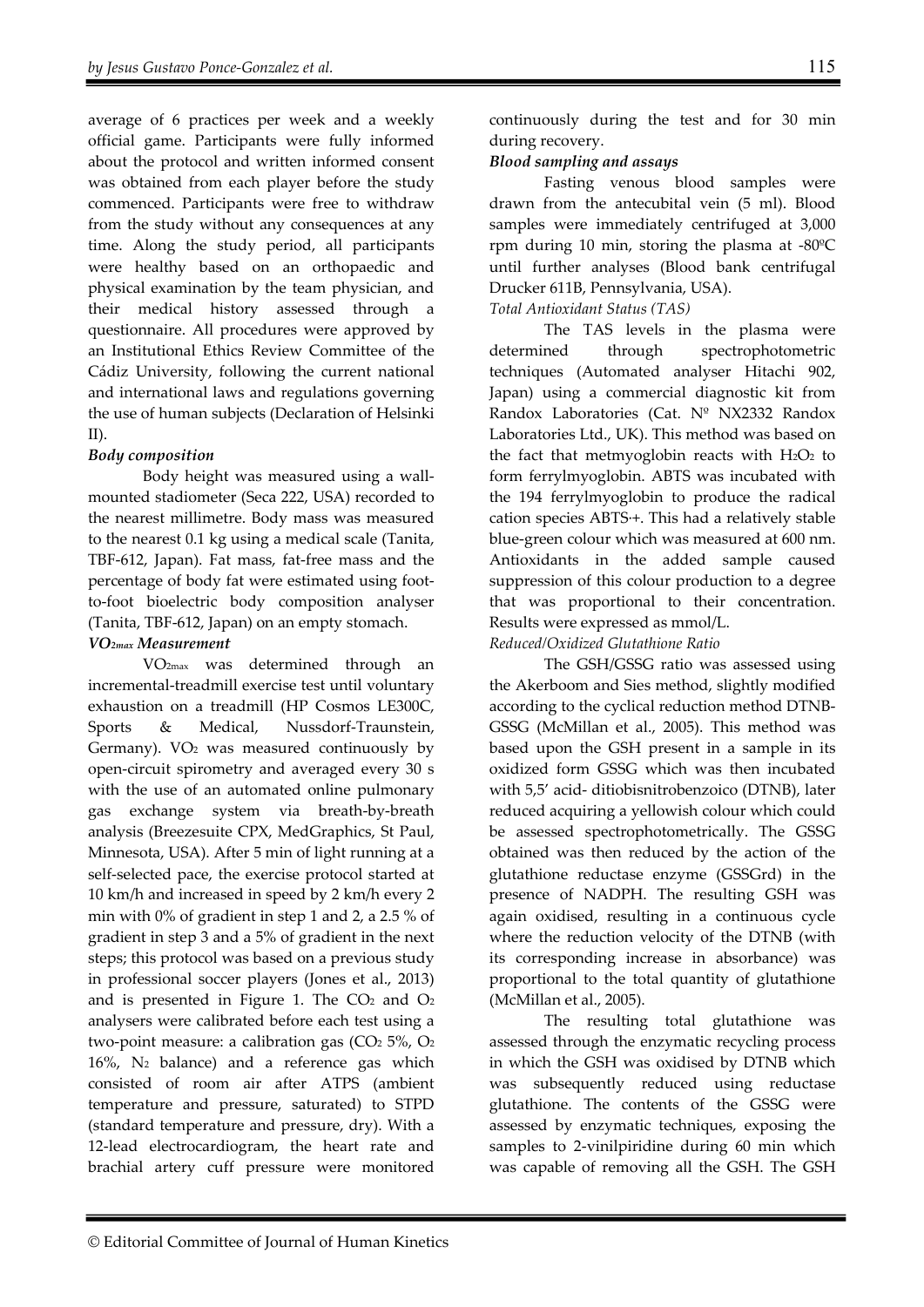was calculated by the difference between the total glutathione and the GSSG. Finally, we calculated the GSH/GSSG ratio in the analyses, estimated through colorimetric techniques using diagnostic kits (Merck Chemicals Ltd, Germany).

## *Training procedures*

 Participants were enrolled in a soccer training program 6 times a week, with each session lasting 120 min. Soccer training focused on the development of technical and tactical skills first and then on the improvement of physical capacities. Technical skills, such as dribbling, passing, receiving, shooting, and heading were practiced for 40–50 minutes in at least 3 training sessions a week. In addition, soccer drills and small-sided games were performed with a reduced number of players (1 vs. 1, 3 vs. 3, 4 vs. 4) to work on offensive and defensive strategies and individual tactics. High-intensity training for the development of strength, running speed and agility (with and without a ball) was carried out twice a week, and 1 training session per week included soccer games or interval training for the development of aerobic capacity. A half-field game lasting 20–30 min was played at the end of the training session twice a week. Stretching exercises for the main muscle groups were executed in the warm-up and cool-down periods. The internal training load was quantified by analysing the rating of perceived exertion (RPE) of each session. Each participant's session RPE was collected 15 min after each training session using the Borg scale-10 (Brites et al., 1999) which players were previously familiarized with. Then, RPE value was multiplied by the total duration of training (min) to represent in a single number the magnitude of the internal training load in arbitrary units (AU) (Kingsley et al., 2005). All training sessions were fully supervised, and training diaries were maintained for each group. All participants were instructed to maintain their normal daily activities throughout the study, including participation in recreational sporting activities. However, no additional training was permitted.

## *Statistical Analyses*

 Descriptive statistics (mean ± standard deviation, SD) for the different variables were calculated. The distribution of each variable was examined with the Kolmogorov-Smirnov normality test. The Mauchly test of sphericity was computed for repeated measures and the Levene's test for independent analysis. The characteristics of body composition, VO2max at baseline and RPE values according to the soccer team were analysed through one-way ANOVA. A 3×2 mixed ANOVA was performed to assess the interactions between the Performance Level (Team A vs. Team B vs. Team C) and time (pre vs. mid-season) on antioxidant status. Post hoc comparisons were performed by the Bonferroni test. The relationship between blood markers and other characteristics with team performance (measured with the team ranking and points at the 18<sup>th</sup> week and the end of the season) was also analysed by multivariate linear stepwise regression analysis adjusted by confounding variables including age, body mass and fat percentage. The level of significance was set at *p* < 0.05. Statistical analysis was carried out using SPSS v.22 (SPSS Inc., Chicago, IL, USA).

# **Results**

 The one-way ANOVA by performance (Team A, Team B and Team C) showed no significant differences in any variable; therefore, these variables were not able to determine soccer performance when the complete team was analysed. Moreover, the levels of the RPE were similar among groups (Team  $A = 322.1 \pm 11.6$  AU; Team B =  $316.7 \pm 11.3$  AU, Team C =  $324.8 \pm 13.2$ AU) with no statistically significant differences in both total and weekly values.

 However, there were differences in the analysed antioxidant markers according to the performance level, since a statistically significant interaction of performance\*time for both antioxidant markers TAS (F (2, 62) = 12.19; *p* < 0.001;  $\eta^2$ <sub>p</sub> = 0.315) and the GSH/GSSG ratio (F  $(2, 62)$  = 12.28;  $p < 0.001$ ;  $\eta^2$ <sub>p</sub> = 0.317) was found. Moreover, antioxidant levels showed significant main effects of performance (TAS: F (2, 62) = 10.75; *p* < 0.001; η2p = 0.289; GSH/GSSG ratio: F (2, 62) = 15.22; *p* < 0.001; η2p = 0.365), where a higher antioxidant capacity was observed in the best performance soccer team (Team A vs. Team B and Team C), both before and after the mid-season. Moreover, both TAS (F  $(1, 62)$  = 530.78;  $p < 0.001$ ;  $\eta^2$ <sub>p</sub> = 0.909) and GSH/GSSG ratio (F  $(1, 62)$  = 526.70;  $p < 0.001$ ;  $\eta^2$ <sub>p</sub> = 0.909) levels significantly decreased after the 18-week training program compared with baseline values in all soccer teams. Bonferroni post-hoc comparisons are shown in Figure 2 for TAS and Figure 3 for the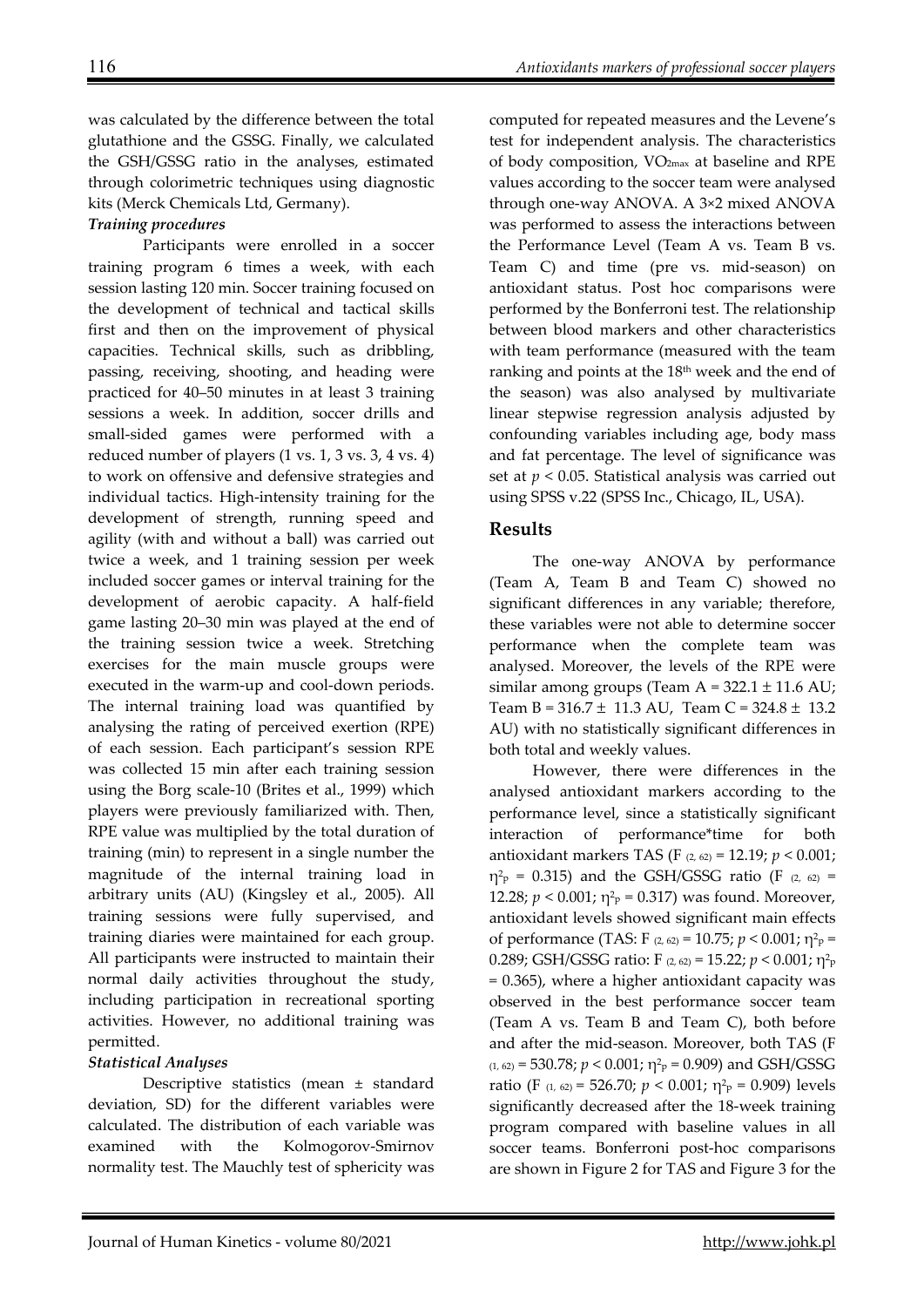#### GSH/GSSG ratio.

 The association between performance and the analysed variables was also tested through multiple linear stepwise regression analysis by applying to models potential confounding

variables including age, body mass and fat percentage. After adjustment, TAS levels after 18 weeks and VO2max were the only variables to independently predict  $(p < 0.05)$  performance (Table 2).

|                                       | Table 1<br>Participants' characteristics by team groups before the onset of the competitive season. |                      |                      |                    |  |  |
|---------------------------------------|-----------------------------------------------------------------------------------------------------|----------------------|----------------------|--------------------|--|--|
|                                       | Total<br>$(n = 65)$                                                                                 | Team A<br>$(n = 23)$ | Team B<br>$(n = 21)$ | Team C<br>$(n=21)$ |  |  |
| Age (years)                           | 25.3(4.2)                                                                                           | 24.6(3.8)            | 26.4(4.2)            | 25.1(4.4)          |  |  |
| Body mass (kg)                        | 73.2(6.7)                                                                                           | 72.2(6.3)            | 72.3(6.4)            | 75.1(7.2)          |  |  |
| Height (cm)                           | 177.8(5.7)                                                                                          | 176.6(6.6)           | 177.5(4.9)           | 179.6(5.4)         |  |  |
| Body mass index (kg/cm <sup>2</sup> ) | 23.2(1.6)                                                                                           | 23.1(1.4)            | 23.1(1.7)            | 23.3(1.7)          |  |  |
| Fat Percentage (%)                    | 7.9(1.5)                                                                                            | 8.3(1.0)             | 7.6(1.2)             | 7.8(2.1)           |  |  |
| VO <sub>2max</sub> (ml/min/kg)        | 57.1(4.7)                                                                                           | 58.5(4.5)            | 57.2(4.8)            | 55.4(4.6)          |  |  |

*Data are presented as mean (standard deviation* 

**Table 2** 

| Multivariate analysis: factors associated with performance (regression model) |                           |                |               |                       |               |         |               |                     |  |  |  |  |
|-------------------------------------------------------------------------------|---------------------------|----------------|---------------|-----------------------|---------------|---------|---------------|---------------------|--|--|--|--|
|                                                                               |                           | Mid-Season     | Mid-Season    |                       |               |         |               |                     |  |  |  |  |
|                                                                               | Position<br>$R^2 = 0.412$ |                |               | <b>Final Position</b> |               | Points  |               | <b>Final Points</b> |  |  |  |  |
|                                                                               |                           |                | $R^2 = 0.413$ |                       | $R^2 = 0.377$ |         | $R^2 = 0.418$ |                     |  |  |  |  |
|                                                                               | β                         | <i>p</i> value | ß             | p value               | β             | p value | В             | p value             |  |  |  |  |
| Total Antioxidant Status                                                      |                           |                | -             |                       |               |         |               |                     |  |  |  |  |
| (mmol/l)                                                                      | $-0.591$                  | < 0.001        | 0.591         | < 0.001               | 0.586         | < 0.001 | 0.594         | < 0.001             |  |  |  |  |
| Maximal oxygen uptake                                                         |                           |                |               |                       |               |         |               |                     |  |  |  |  |
| (ml/min)                                                                      | $-0.259$                  | 0.032          | 0.259         | 0.032                 | 0.256         | 0.035   | 0.262         | 0.029               |  |  |  |  |

*β: standardized coefficient beta; R2: determination coefficient.* 

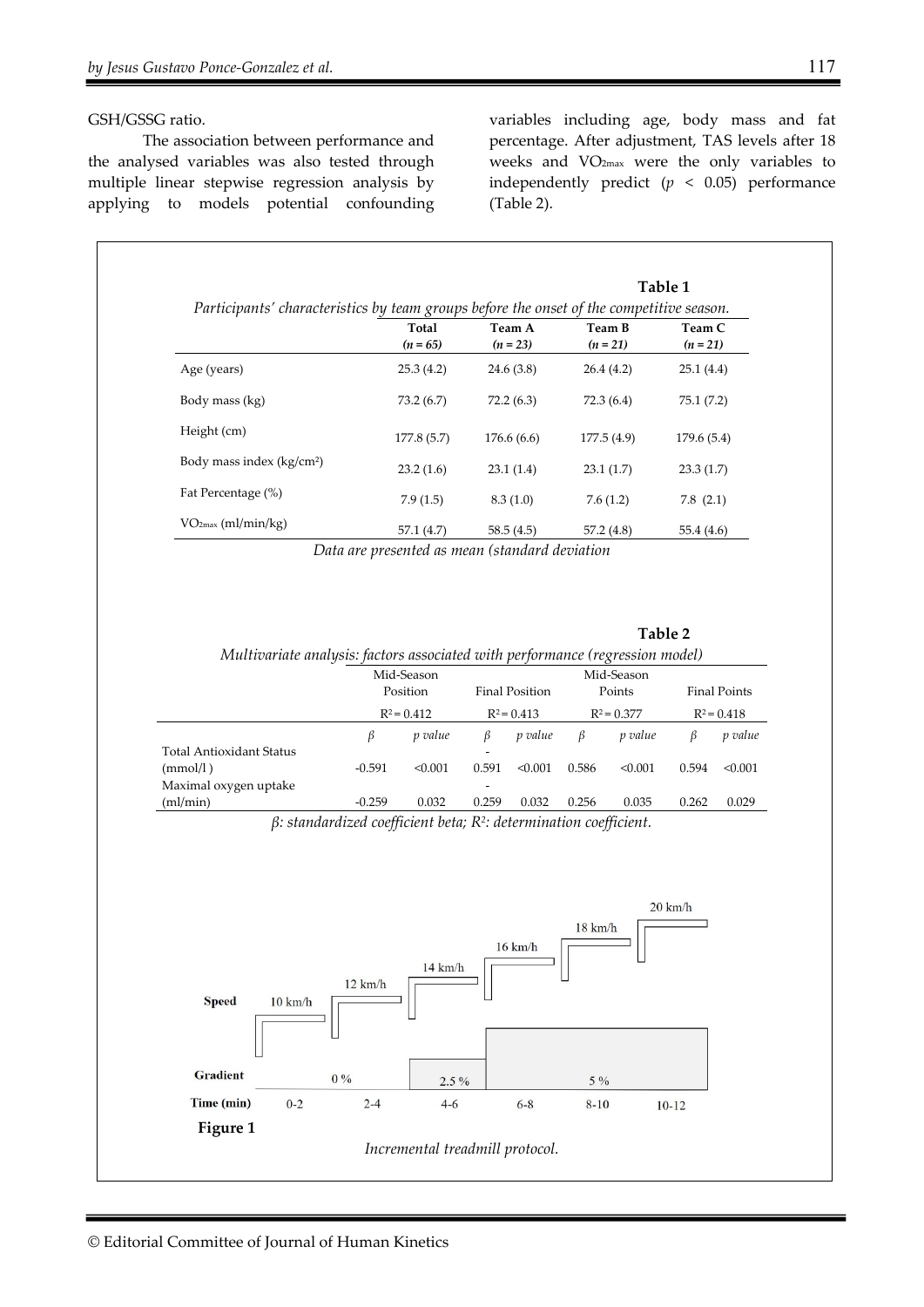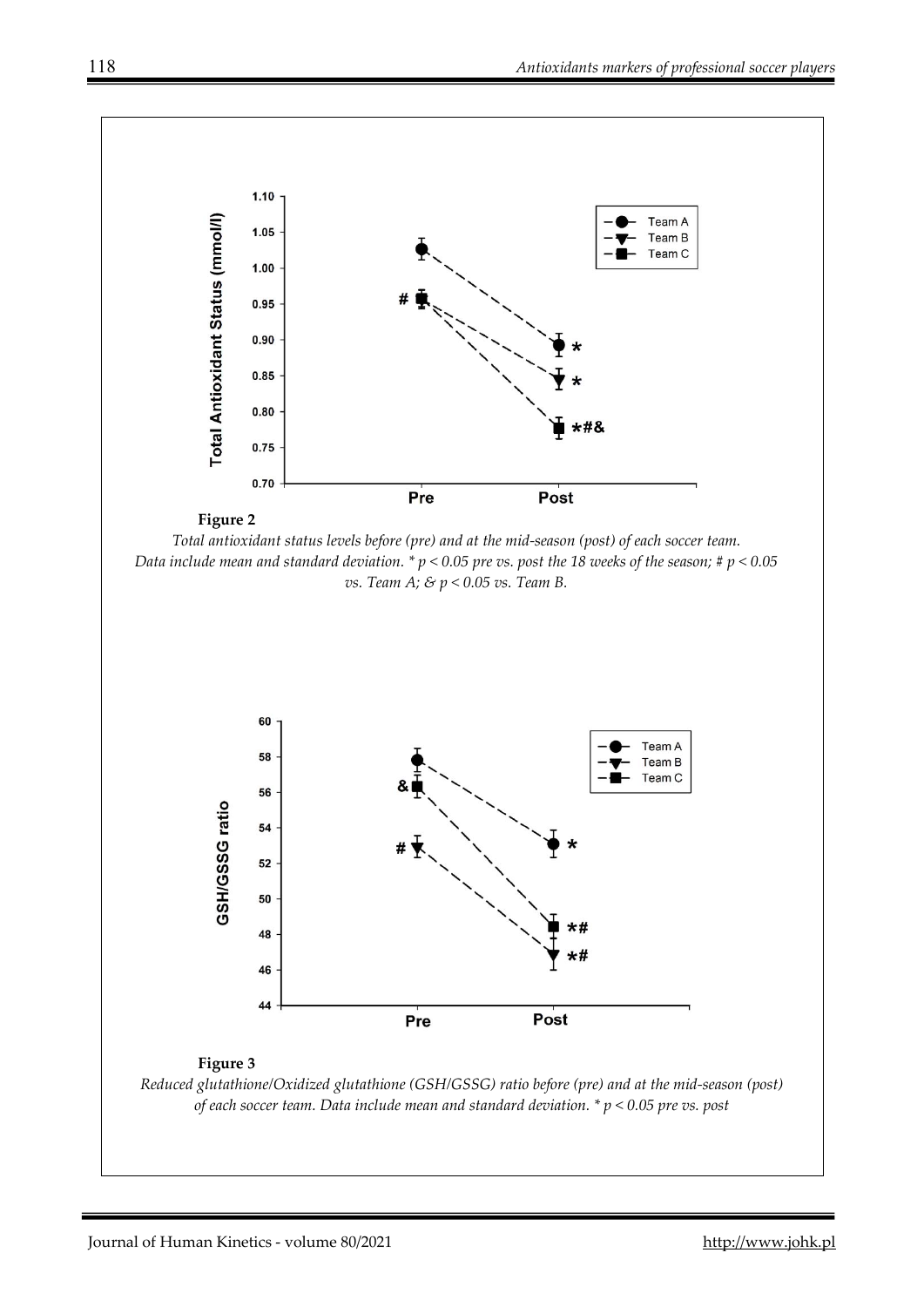#### **Discussion**

 A novel approach in this study is that the antioxidant status was able to discriminate between performances according to the results of 3<sup>rd</sup> Spanish Division soccer teams along the season, even when measured before the onset of the season. Thus, the higher plasma levels of TAS the soccer team presented, the better performance achieved. Moreover, our results substantiated that training combined with competitions compromised the redox state of athletes (lower TAS and GSH/GSSG ratio), suggesting oxidative stress induction as a consequence of excessive exercise demands, especially in low-ranked teams.

 Endurance trained athletes have lower oxidative stress and muscle damage than a sedentary population (Barranco-Ruiz et al., 2017), thus, aerobic training such as soccer training, is expected to have a positive effect on antioxidant status (Banfi et al., 2006; Margonis et al., 2007; Teixeira et al., 2009). However, along the season, physical demands could be too high since, in our study, the antioxidant levels were significantly decreased at the mid-season in all soccer teams. The decrement in the antioxidant defence system in the blood could be partly explained by the intensive training periods which players followed during the competitive season; accordingly, previous studies have reported that strenuous high intensity exercise leads to a decrease in circulating antioxidant markers (Hoff, 2005; Stølen et al., 2005). It is noteworthy to recall that the antioxidant defense system in the blood is complex in nature and represents an interaction of different components, including antioxidant enzymes and non-enzymatic antioxidants.

 The GSH/GSSG ratio has been used as a marker due to its relationship with oxidative stress status in biological systems (Margonis et al., 2007) and is considered one of the most sensitive markers in response to training (Elokda and Nielsen, 2007). In the present investigation, a significant decrease in the GSH/GSSG ratio was observed after 18 weeks of training in the three teams. Accordingly, a previous study (Le Moal et al., 2016) showed a decrement in the GSH/GSSG ratio during the competitive periods in soccer players, establishing a relationship of GSH/GSSG ratio variations and accumulated training loads during in-season periods and suggesting that training intensity may alter cellular integrity. For

these reasons, the significant antioxidant decrease reported in our study could be produced by the increased ROS production due to the strenuous intense training program that may alter the redox homeostasis (Kajaia et al., 2018). These results are contrary to those of other authors who found no differences in overall antioxidants through the season in rugby players (Finaud et al., 2006b). However, in our study, the decrease in the antioxidant capacity at the mid-season was also supported by plasma levels of TAS, compromising the response to exercise-induced oxidative stress. The decrease in the antioxidant status can

impact performance, since our results showed that players from successful teams (Team A) had significantly higher antioxidant levels than their less successful counterparts. Plasma TAS levels measured before the training season, were able to predict soccer performance achieved during the season, highlighting their relevance and the need of monitoring this variable in professional players. It can be explained by the fact that higher TAS levels prevent oxidative stress which has been shown to significantly increase after soccer games in male players (Ascensao et al., 2008; Bangsbo, 1994). Thus, high-ranked athletes would have a higher capacity of antioxidant upregulation and fast mobilization of antioxidants from plasma to tissues in response to increased ROS production during exercise consequently reducing oxidative stress and damage (Vollaard et al., 2005). This fact could impact the recovery periods (Ascensao et al., 2008; Vollaard et al., 2005) and, therefore, soccer performance as it has been previously studied in other sport modalities (Braakhuis et al., 2013).

 This study presents descriptive-design limitations, thus, it is possible that other variables may modulate the relationship between the antioxidant capacity and performance, such as dietary or sleep habits which were controlled through a personal interview, where athletes could have provided incorrect information affecting antioxidant markers (Barranco-Ruiz et al., 2016). Moreover, a weakness of the study is that performance was determined just by one variable (official ranking of the team), what can be influenced by several aspects such as weather, performance of the other team, etc., and, although it is a direct measure of success in competition,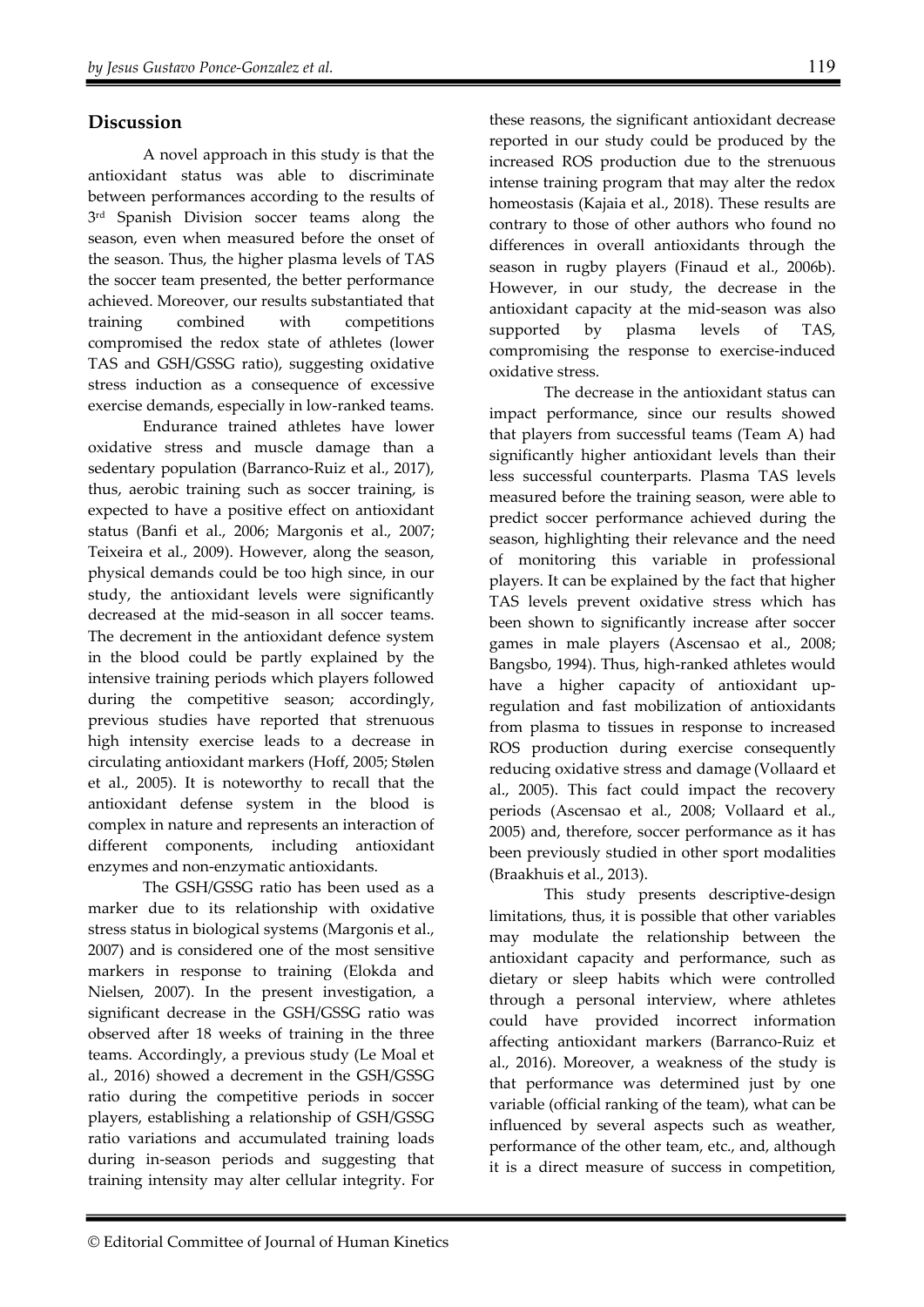future research should analyse other variables that have been proposed in team sports and soccer including perceptual cognitive skills, physiological characteristics, biomechanical/technical skills, psychological characteristics and anthropometric profiles among others (Baker et al., 2020).

Our results suggest that antioxidant status is decreased after the mid-season in the professional soccer league, and it was more accentuated in the team with lower standings. Hence, this study also emphasizes the importance of keeping and maintaining high levels of aerobic capacity and antioxidant status for soccer performance during the season. Cardiovascular fitness has been related with TAS (Dokumanci et al., 2018) and was stated as one of the essential aspects of success, not only helping players to maintain their performance after several highintensity actions during a game and the season (Stølen et al., 2005), but it has also been established as the most powerful discriminator between elite, professional and amateur players (Slimani et al., 2019). Accordingly, VO2max was a relevant factor for performance in 3rd Spanish Division soccer teams. Moreover, plasma levels of TAS were the other relevant predictor of performance and it could be related also to overtraining and potential injuries (Elokda and Nielsen, 2007; Finaud et al., 2006a, 2006b; Knez et al., 2013). Therefore, monitoring antioxidants in

soccer players is needed to prevent excessive oxidative stress and cellular damage and avoid possible injuries or performance decrements.

The results presented in this study are of great interest for soccer coaches and athletes, however, it remains to be determined whether success in competition can be significantly improved due to an enhanced capacity by adjusting the training program, diet or ergogenic aids. In this line, previous studies have provided evidence that supplementation can reduce exercise-induced oxidative stress (Elejalde et al., 2021) and acidosis (Drid et al., 2016) improving recovery in soccer (Farjallah et al., 2020) in a dosedependent manner (Al Fazazi et al., 2018) and impacting aerobic capacity (Sadowska-Krępa et al., 2017, 2019). In fact, in soccer players, a 17% higher aerobic capacity in the 28-day sesame supplementation group was reported compared with the placebo (Barbosa et al., 2017). Notwithstanding, it is important to consider that supplementation must be applied at the right and precise moment depending on the periodization of training and competitions; indeed, antioxidant supplements such as vitamin E and C, which are very commonly used by athletes, tend to block anabolic signaling pathways, and thus, impair adaptations to resistance training (Higgins et al., 2020) which are needed in soccer.

# **Acknowledgements**

The authors are grateful to the soccer players who participated in this study. This study would not have been possible without the collaboration with the Royal Spanish Football Federation.

# **References**

- Al Fazazi S, Casuso RA, Aragón-Vela J, Casals C, Huertas JR. Effects of hydroxytyrosol dose on the redox status of exercised rats: the role of hydroxytyrosol in exercise performance. *J Int Soc Sports Nutr*, 2018; 15: 20
- Aoi W, Naito Y, Takanami Y, Kawai Y, Sakuma K, Ichikawa H, Yoshida N, Yoshikawa T. Oxidative stress and delayed-onset muscle damage after exercise. *Free Radic Biol Med*, 2004; 37(4): 480–487
- Ascensão A, Rebelo A, Oliveira E, Marques F, Pereira L, Magalhães J. Biochemical impact of a soccer match analysis of oxidative stress and muscle damage markers throughout recovery. *Clin Biochem,* 2008; 41(10–11): 841–845
- Baker J, Wilson S, Johnston K, Dehghansai N, Koenigsberg A, de Vegt S, Wattie N. Talent Research in Sport 1990-2018: A Scoping Review. *Front Psychol*, 2020; 11: 607710
- Bangsbo J, Mohr M, Krustrup P. Physical and metabolic demands of training and match-play in the elite football player. *J Sports Sci,* 2006; 24(7): 665–674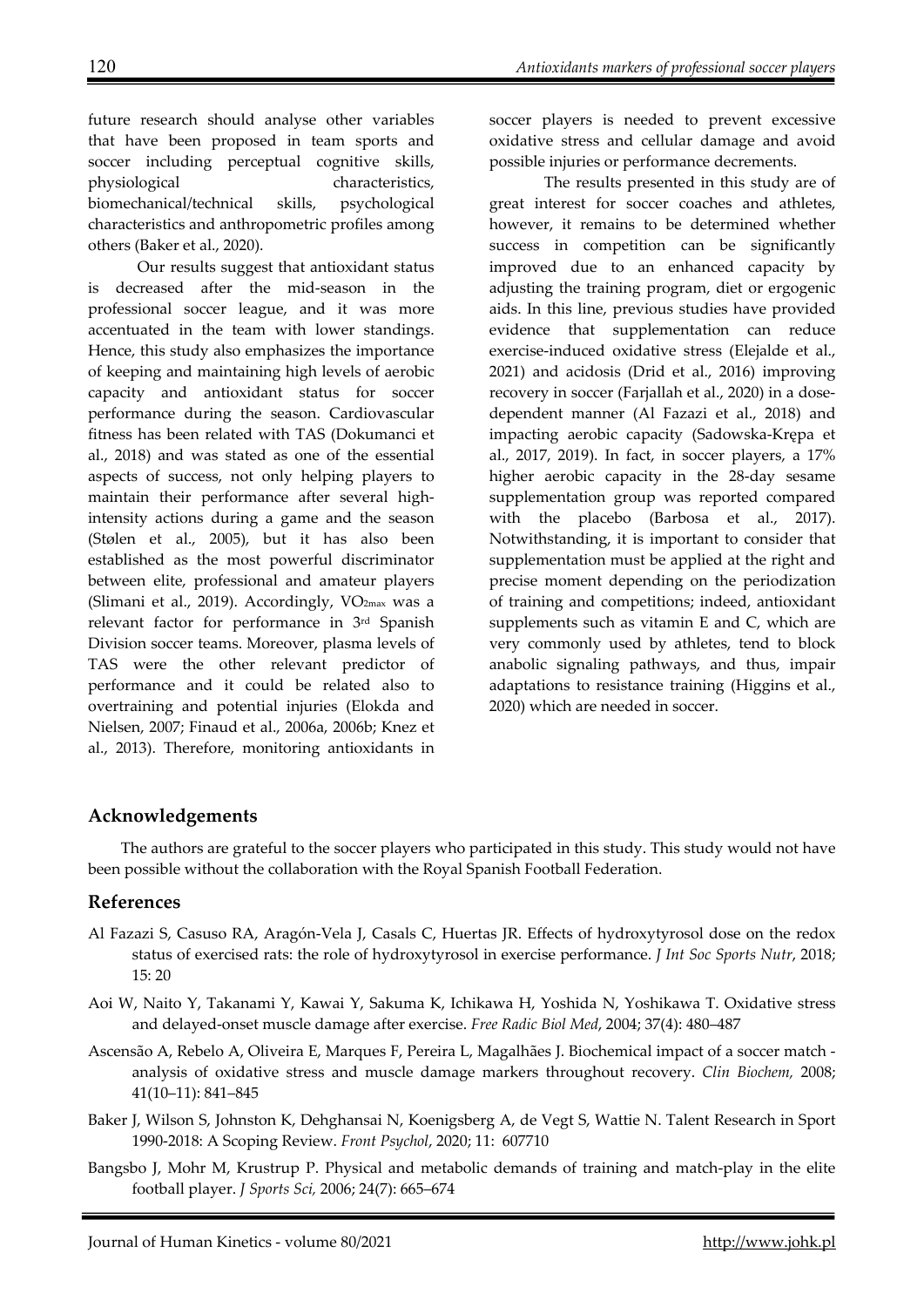- Bangsbo J. The physiology of soccer--with special reference to intense intermittent exercise. *Acta Physiol Scand Suppl*, 1994; 619: 1–155
- Banfi G, Malavazos A, Iorio E, Dolci A, Doneda L, Verna R, Corsi MM. Plasma oxidative stress biomarkers, nitric oxide and heat shock protein 70 in trained elite soccer players*. Eur J Appl Physiol*, 2006; 96: 483– 486
- Barbosa CV, Silva AS, de Oliveira CV, Massa NM, de Sousa YR, da Costa WK, Silva AC, Delatorre P, Carvalho R, Braga VA, Magnani M. Effects of Sesame (Sesamum indicum L.) Supplementation on Creatine Kinase, Lactate Dehydrogenase, Oxidative Stress Markers, and Aerobic Capacity in Semi-Professional Soccer Players. *Front Physiol,* 2017; 8: 196
- Barranco-Ruiz Y, Aragón-Vela J, Casals C, Martínez-Amat A, Casuso RA, Huertas JR. Control of antioxidant supplementation through interview is not appropriate in oxidative-stress sport studies: analytical confirmation should be required. *Nutrition*, 2017; 33: 278-284
- Barranco-Ruiz Y, Aragón-Vela J, Casals C, Martínez-Amat A, Villa-Gonzalez E, Huertas JR. Lifelong amateur endurance practice attenuates oxitave stress and prevents muscle wasting in senior adults. *J Sports Med Phys Fitness*, 2017; 57(5): 670-677
- Braakhuis AJ, Hopkins WG, Lowe TE. Effect of Dietary Antioxidants, Training, and Performance Correlates on Antioxidant Status in Competitive Rowers. *Int J Sports Physiol Perform*, 2013; 8: 565–572
- Brites FD, Evelson PA, Christiansen MG, Nicol MF, Basílico MJ, Wikinski RW, Llesuy SF. Soccer players under regular training show oxidative stress but an improved plasma antioxidant status. *Clin Sci*  (Lond), 1999; 96(4): 381–385
- Chance B, Sies H, Boveris A. Hydroperoxide metabolism in mammalian organs. *Physiol Rev*, 1979; 59(3): 527– 560
- Cross R, Siegler J, Marshall P, Lovell R. Scheduling of training and recovery during the in-season weekly micro-cycle: Insights from team sport practitioners. *Eur J Sport Sci*, 2019; 19(19): 1287-1296
- Dokumanci B, Akdogan E, Cerrah AO, Cakir-atabek H. Relationship between oxidative stress and aerobic/anaerobic capacity in U17 soccer players. *Fresenius Enviromental Bulletin*, 2018; 27(4): 2449-2455
- Drid P, Trivic T, Casals C, Trivic S, Stojanovic M, Ostojic SM. Is molecular hydrogen beneficial to enhance post-exercise recovery in female athletes? *Sci Sport*, 2016; 31(4): 207-213
- Elejalde E, Villarán MC, Alonso RM. Grape polyphenols supplementation for exercise-induced oxidative stress. *J Int Soc Sports Nutr,* 2021; 18(1): 3
- Elokda AS, Nielsen DH. Effects of exercise training on the glutathione antioxidant system. *Eur J Cardiovasc Prev Rehabil*, 2007; 14(5): 630–637
- Farjallah MA, Hammouda O, Ben Mahmoud L, Graja A, Ghattassi K, Boudaya M, Jammoussi K, Sahnoun Z, Souissi N. Melatonin supplementation ameliorates oxidative stress, antioxidant status and physical performances recovery during a soccer training camp. *Biol Rhythm Res,* 2020; 51(3): 441-452
- Finaud J, Lac G, Filaire E. Oxidative stress : relationship with exercise and training. *Sports Med*, 2006a; 36(4): 327–358
- Finaud J, Scislowski V, Lac G, Durand D, Vidalin H, Robert A, Filaire E. Antioxidant Status and Oxidative Stress in Professional Rugby Players: Evolution Throughout a Season*. Int J Sports Med*, 2006b; 27(2): 87–93
- Harris ED. Regulation of antioxidant enzymes. *J Nutr*, 1992; 122(3 Suppl): 625–626
- Higgins MR, Izadi A, Kaviani M. Antioxidants and Exercise Performance: With a Focus on Vitamin E and C Supplementation. *Int J Environ Res Public Health,* 2020; 17(22): 8452
- Hoff J, Helgerud J. Endurance and strength training for soccer players: physiological considerations. *Sports Med*, 2004; 34(3): 165–180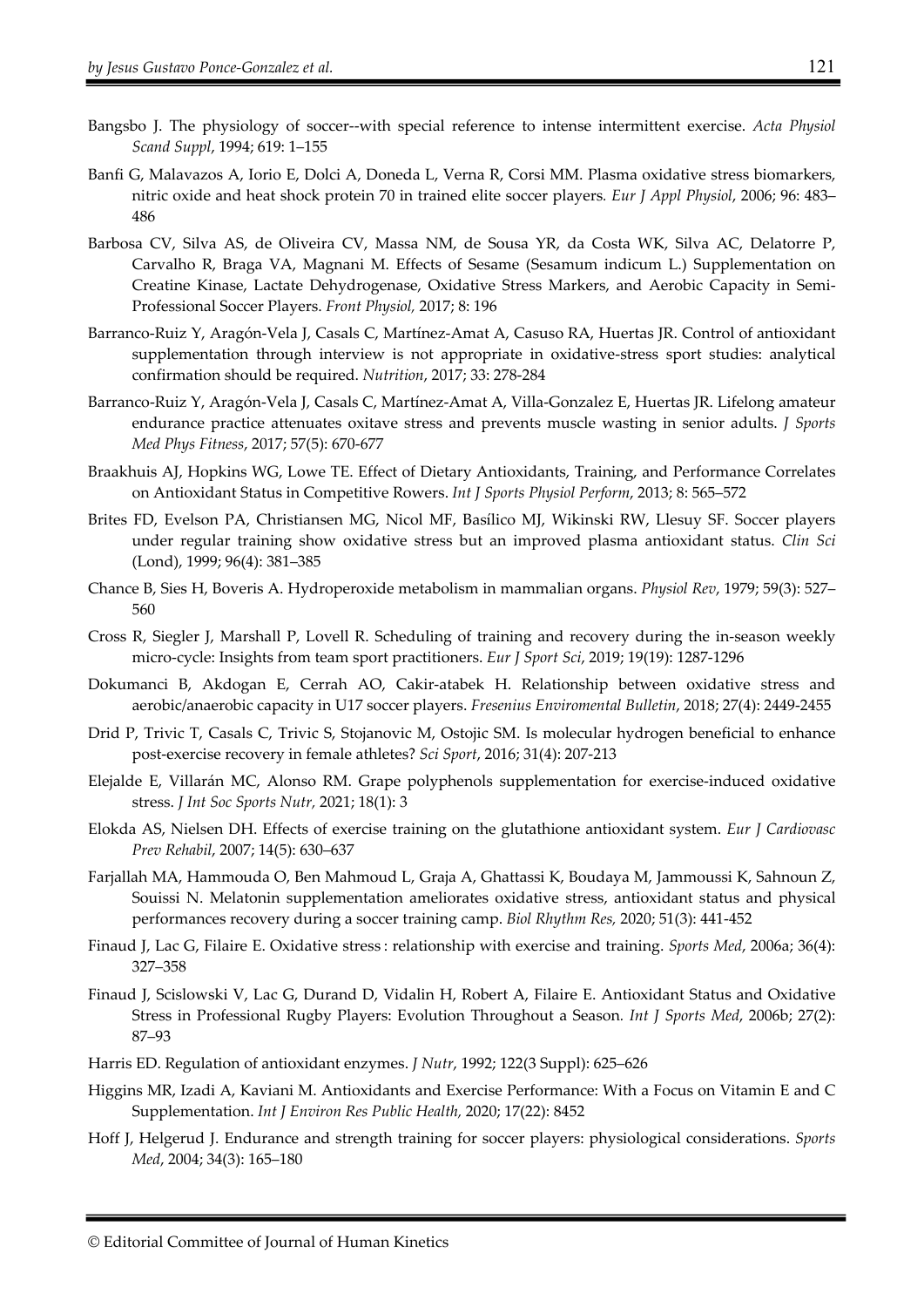Hoff J. Training and testing physical capacities for elite soccer players. *J Sports Sci,* 2005; 23(6): 573-582

- Ispirlidis I, Fatouros IG, Jamurtas AZ, Nikolaidis MG, Michailidis I, Douroudos I, et al. Time-course of changes in inflammatory and performance responses following a soccer game. *Clin J Sport Med,* 2008; 18(5): 423–431
- Jenkins R, Friedland R, Howald H. The Relationship of Oxygen Uptake to Superoxide Dismutase and Catalase Activity in Human Skeletal Muscle. *Int J Sports Med*, 1984; 05(01): 11–14
- Jones RM, Cook CC, Kilduff LP, Milanovic Z, James N, Sporis G, Fiorentini B, Fiorentini F, Turner A, Vuckovic G. Relationship between Repeated Sprint Ability and Aerobic Capacity in Professional Soccer Players. *Scientific World Journal*, 2013; 2013: 952350
- Kajaia T, Maskhulia L, Chelidze K, Akhalkatsi V, Mchedlidze T. Implication of relationship between oxidative stress and antioxidant status in blood serum. *Georgian Med News,* 2018; 71–76
- Kingsley MI, Wadsworth D, Kilduff LP, McEneny J, Benton D. Effects of phosphatidylserine on oxidative stress following intermittent running. *Med Sci Sports Exerc*, 2005; 37(8): 1300–1306
- Knez W, Jenkins D, Coombes J. The Effect of an Increased Training Volume on Oxidative Stress. *Int J Sports Med,* 2013; 35: 8–13
- Le Moal E, Groussard C, Paillard T, Chaory K, Le Bris R, Plantet K, Pincemail J, Zouhal H. Redox Status of Professional Soccer Players is Influenced by Training Load Throughout a Season. *Int J Sports Med*, 2016; 37(09): 680–686
- Margonis K, Fatouros IG, Jamurtas AZ, Nikolaidis MG, Douroudos I, Chatzinikolaou A, Mitrakou A, Mastorakos G,Papassotriou I, Taxildaris K, Kouretas D. Oxidative stress biomarkers responses to physical overtraining: Implications for diagnosis. *Free Radic Biol Med*, 2007; 43(6): 901–910
- McMillan K, Helgerud J, Macdonald R, Hoff J. Physiological adaptations to soccer specific endurance training in professional youth soccer players. *Br J Sports Med*, 2005; 39(5): 273–277
- Michalczyk M, Kłapcińska B, Sadowska-Krępa E, Jagsz S, Pilis W, Szołtysek-Bołdys I, Chmura J, Kimsa E, Kempa K. Evaluation of the Blood Antioxidant Capacity in Two Selected Phases of the Training Cycle in Professional Soccer Players. *J Hum Kinet*, 2008; 19
- Nédélec M, McCall A, Carling C, Legall F, Berthoin S, Dupont G. Recovery in soccer: part I post-match fatigue and time course of recovery. *Sports Med*, 2012; 42(12): 997–1015
- Ohno H, Yahata T, Sato Y, Yamamura K, Taniguchi N. Physical training and fasting erythrocyte activities of free radical scavenging enzyme systems in sedentary men. *Eur J Appl Physiol Occup Physiol,* 1988; 57: 173–176
- Perrone MA, Donatucci B, Salvati A, Gualtieri P, De Lorenzo A, Romeo F, Bernardini S. Inflammation, oxidative stress and gene expression: the postprandial approach in professional soccer players to reduce the risk of muscle injuries and early atherosclerosis. *Medicina dello Sport*, 2019; 72(2): 234-243
- Sadowska-Krępa E, Domaszewski P, Pokora I, Żebrowska A, Gdańska A, Podgórski T. Effects of mediumterm green tea extract supplementation combined with CrossFit workout on blood antioxidant status and serum brain-derived neurotrophic factor in young men: a pilot study. *J Int Soc Sports Nutr,* 2019; 16(1): 13
- Sadowska-Krępa E, Kłapcińska B, Pokora I, Domaszewski P, Kempa K, Podgórski T. Effects of Six-Week Ginkgo biloba Supplementation on Aerobic Performance, Blood Pro/Antioxidant Balance, and Serum Brain-Derived Neurotrophic Factor in Physically Active Men. *Nutrients,* 2017; 9(8): 803
- Schippinger G, Wonisch W, Abuja PM, Fankhauser F, Winklhofer-Roob BM, Halwachs G. Lipid peroxidation and antioxidant status in professional American football players during competition. *Eur J Clin Invest*, 2002; 32(9): 686–692
- Silva JR, Rumpf MC, Hertzog M, Castagna C, Farooq A, Girard O, Hader, K. Acute and Residual Soccer Match-Related Fatigue: A Systematic Review and Meta-analysis. *Sports Med*, 2018; 48(3): 539-583